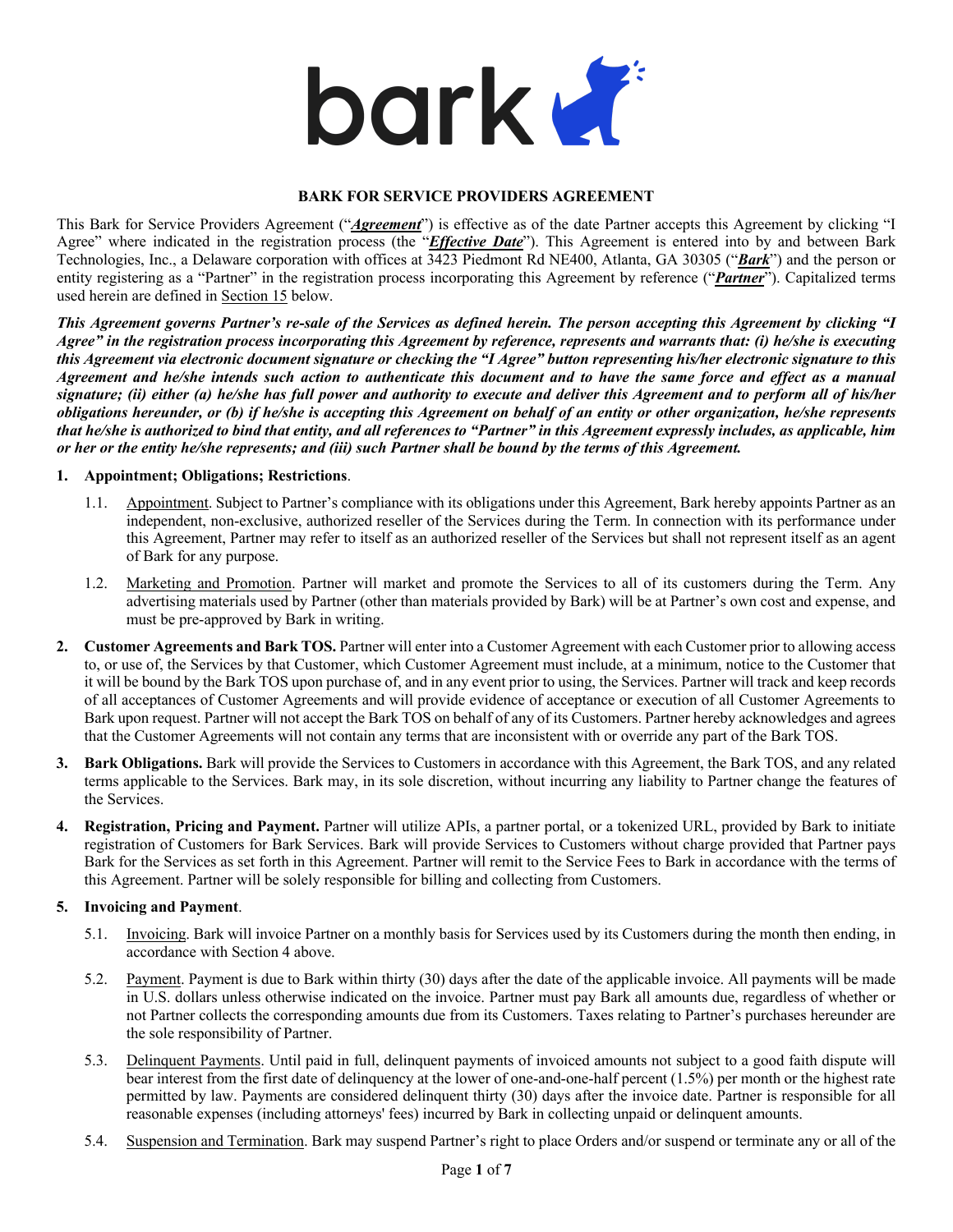

Services for the corresponding Customer(s) if Partner's account has been delinquent for thirty (30) days, provided that such right shall not exist with respect to amounts subject to a good faith dispute.

- 5.5. Disputed Amounts. In the event Partner disputes any amounts stated in an invoice from Bark, Partner must notify Bark in writing of such disputed amounts within thirty (30) days after receipt of the applicable invoice. Such notice shall contain the amount disputed and the basis for Partner's objection. The parties will work together in good faith to resolve the dispute as soon as reasonably practicable.
- 5.6. Taxes and Tax Information. Partner will provide Bark with any appropriate tax identification information that Bark requires to ensure Bark's compliance with any applicable tax regulations. The fees payable under this Agreement are net amounts and do not include Taxes. All such Taxes (excluding Taxes on Bark's income) will be paid by Partner and if Bark pays any such Taxes on behalf of Partner, then Partner shall reimburse Bark promptly for such payment. Partner may be able to avoid certain Taxes by furnishing Bark with satisfactory evidence of exemption. If Partner is required to withhold any such Taxes from the amounts payable to Bark under this Agreement, such amounts payable by Partner hereunder shall be increased to the amount necessary to make the actual net amount equal to the fee amounts specified in this Agreement.
- **6. Intellectual Property Rights**. Partner acknowledges that the Services include valuable Intellectual Property Rights of Bark. Except as expressly stated otherwise in this Agreement, neither party will acquire any rights, title or interest in any of the Intellectual Property Rights belonging to the other party or the other party's licensors and Bark hereby expressly reserves all rights with respect to the Services. No title to or ownership of any proprietary rights related to any portion of the Services is transferred to Partner or any Customer pursuant to this Agreement or any transaction contemplated by this Agreement. All ownership rights, title, and Intellectual Property Rights in and to the Services and any associated software and content are the property of the applicable owner and may be protected by copyright or other applicable laws.
- **7. Confidential Information**. Each party will: (a) protect the other party's Confidential Information with the same standard of care it uses to protect its own Confidential Information, but in no event less than reasonable care; and (b) not disclose the Confidential Information, except to affiliates, employees, agents and professional advisors who need to know it and who have agreed in writing (or in the case of professional advisors are otherwise bound) to keep it confidential. Each party (and any affiliates, employees and agents to whom it has disclosed Confidential Information) may use Confidential Information only to exercise rights and fulfill obligations under this Agreement, while using reasonable care to protect it. Each party is responsible for any actions of its affiliates, employees and agents in violation of this Section. Notwithstanding the foregoing, each party may disclose the other party's Confidential Information when required by law but only after it, if legally permissible: (a) uses commercially reasonable efforts to notify the other party; and (b) gives the other party the chance to challenge the disclosure. Each party's obligations regarding the Confidential Information of the other party shall continue for a period of three (3) years after the expiration of this Agreement.
- **8. Publicity**. Partner will not issue any press release, public announcement, or public statement regarding the existence or content of this Agreement or issue any materials containing Bark's name or Brand Features, or any pictures of the Services without Bark's prior written approval (which may be via e-mail). Partner agrees that Bark may include Partner's name or Brand Features in a list of Bark partners, online or in promotional materials.

# **9. Agreement Term; Termination**.

- 9.1. Initial Term; Auto-Renewal. This Agreement will commence on the Effective Date and will continue for an initial term of twelve (12) months. Following the expiration of the initial term, and on each anniversary of such date, this Agreement will auto-renew for a renewal term of twelve (12) months unless either party notifies the other in writing of its intent to not renew the Agreement at least thirty (30) days prior to the end of the then-current initial term or renewal term, as applicable.
- 9.2. Termination for Breach. Notwithstanding anything to the contrary elsewhere in the Agreement, either party may suspend performance or terminate this Agreement if: (i) the other party is in material breach of the Agreement and fails to cure that breach within thirty (30) days after receipt of written notice; (ii) the other party ceases its business operations or becomes subject to insolvency proceedings and the proceedings are not dismissed within ninety (90) days; (iii) the other party is in material breach of this Agreement more than two (2) times notwithstanding any cure of such breaches.
- 9.3. Effect of Termination. Upon any termination or expiration of this Agreement: (i) all rights and licenses granted by one party to the other will immediately cease; (ii) each party will promptly return to the other party, or destroy and certify the destruction of, all of the other party's Confidential Information; (iii) all payments owed by one party to the other party become immediately due and payable; (iv) Partner will, if Bark so requests, inform Customers that its relationship with Bark has terminated; and (v) Bark may offer the affected Customers the option to migrate to a relationship either directly with Bark, or with another partner. Termination or expiration of this Agreement, in part or in whole, will not limit either party from pursuing other remedies available to it, nor will Partner be relieved of its obligation to pay all fees that have accrued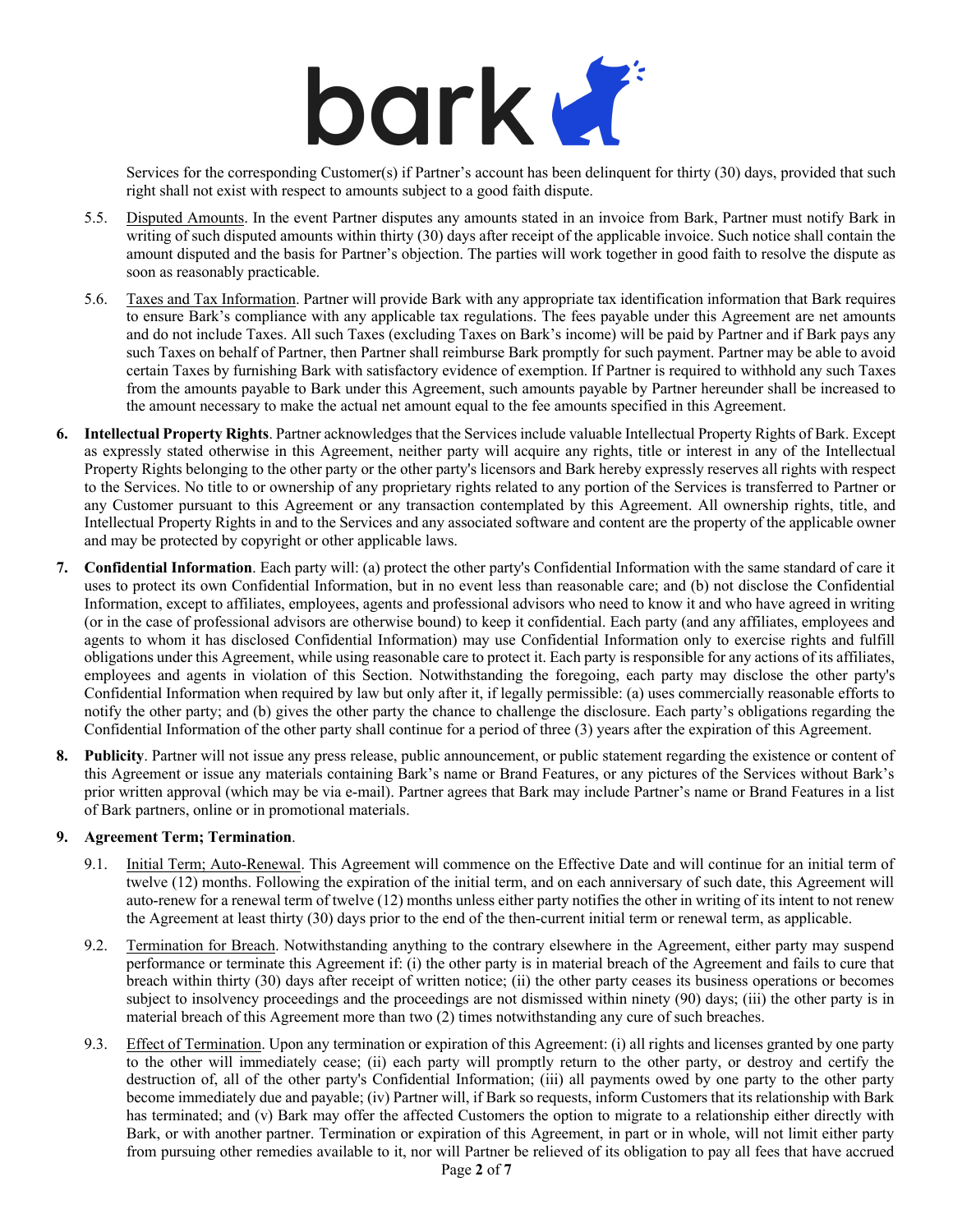# bark K

or are otherwise owed under this Agreement. In the event of termination or expiration of this Agreement, Bark will continue to provide the Services to existing Customers through the end of such Customer's current Services term, provided that Partner has paid Bark the applicable fees for such term.

9.4. Acknowledgement. Partner hereby waives any right, either express or implied by applicable law or otherwise, to renewal of this Agreement or to any damages or compensation for any expiration or termination of this Agreement as provided herein.

#### **10. Representations**. Partner represents and warrants that:

- 10.1. Partner will comply with the terms and conditions of this Agreement, all applicable laws and regulations (including, without limitation, Export Laws), in its reselling, marketing, promoting and administering of the Services;
- 10.2. Partner will act with at least industry standard care, skill, and diligence;
- 10.3. Partner will not make any unauthorized, false, misleading, or illegal statements in connection with this Agreement or regarding the Services and will not make any representation or warranty that is inconsistent with this Agreement or Bark's written materials regarding the Services;
- 10.4. Partner will not allow any third party to resell, distribute, lease, access or use the Services without the express written consent of Bark;
- 10.5. Partner has obtained and will maintain all licenses, permits and approvals and will be responsible for satisfying all formalities as may be required to: (a) enter into this Agreement; (b) perform its obligations in accordance with this Agreement; and (c) comply with applicable laws, rules and regulations;
- 10.6. The electronic signature/acceptance and delivery of this Agreement, and the performance by Partner of its obligations hereunder, will not constitute a breach or default of or otherwise violate any agreement to which Partner or any of its affiliates are a party, or violate any rights of any third parties arising from those agreements; and
- 10.7. Partner and its directors, officers, employees and agents have not, and will not offer, pay, promise or authorize the payment, directly or indirectly through any other person or entity, of any monies or anything of value for the purpose of inducing or rewarding any favorable action or influencing any act or decision in connection with Bark's business to a candidate for public office, or to any of the following for the purpose of inducing or rewarding any favorable action or influencing any act or decision of such person or entity in connection with Bark's business: (a) any governmental official or employee of a government; (b) any official or employee of any government-controlled entity, public international organization or any political party; or (c) any candidate for political office.
- 10.8. Partner will ensure that each Customer who purchases the Services from Partner or otherwise accesses the Services through Partner is at least eighteen (18) years of age and Partner will obtain verifiable consent from each Customer in accordance with applicable law, including, without limitation, the Children's Online Privacy Protection Act (COPPA), before allowing such Customer to purchase or use the Services.
- **11. Disclaimer**. TO THE FULLEST EXTENT PERMITTED BY LAW, BARK, ITS LICENSORS AND SUPPLIERS MAKE NO WARRANTY, EXPRESS OR IMPLIED, INCLUDING WITHOUT LIMITATION WITH RESPECT TO THE SERVICES, AND EXPRESSLY DISCLAIM THE WARRANTIES OR CONDITIONS OF NONINFRINGEMENT, SATISFACTORY QUALITY, MERCHANTABILITY AND FITNESS FOR ANY PARTICULAR PURPOSE. PARTNER HEREBY WAIVES ANY RIGHTS THAT IT MIGHT OTHERWISE HAVE IN CONNECTION WITH THIS SECTION. BARK WILL NOT BE OBLIGATED UNDER THIS AGREEMENT TO TAKE ANY ACTION OR REFRAIN FROM TAKING ANY ACTION THAT IT BELIEVES, IN GOOD FAITH, WOULD CAUSE IT TO BE IN VIOLATION OF ANY LAWS OF THE TERRITORY OR ANY OTHER APPLICABLE JURISDICTION, INCLUDING, WITHOUT LIMITATION, THE UNITED STATES.

# **12. Indemnification**.

12.1.By Bark. Bark will indemnify, defend, and hold harmless Partner from and against all liabilities, damages, and costs (including settlement costs and reasonable attorneys' fees) arising out of a third party claim that Bark's technology used to provide the Services infringes or misappropriates any patent, copyright, trade secret or trademark of such third party. Notwithstanding the foregoing, in no event will Bark have any obligations or liability under this Section arising from: (a) Partner's or Customer's combination or use of the Services with materials not reasonably contemplated by Bark, if the claim would have been avoided by the non-combined or independent use of the Services; (b) modification of the Services by anyone other than Bark if the third party claim would have been avoided by use of the unmodified Services; (c) Partner's or Customer's continued allegedly infringing activity after being notified thereof or after being provided modifications that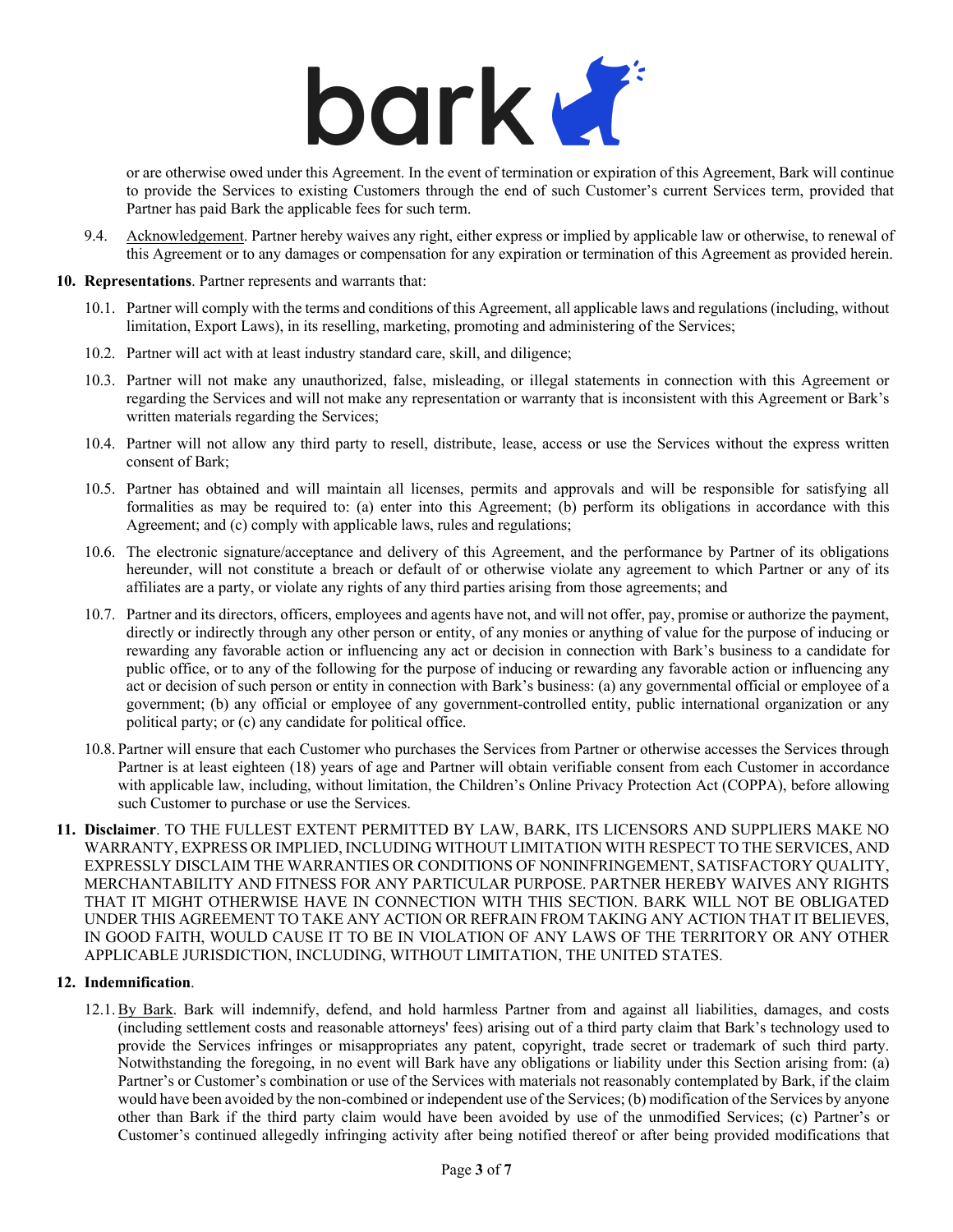

would have avoided the alleged infringement; (d) Partner's or Customer's use of the Services in a manner not in accordance with this Agreement or the Bark TOS; or (e) use of any content, information, or data provided by Partner, Customers, or other third parties, if the third party claim would have been avoided by not using that content, information or data.

- 12.2. By Partner. Partner will indemnify, defend, and hold harmless Bark from and against all liabilities, damages, and costs (including settlement costs and reasonable attorneys' fees) arising out of: (i) a claim that Partner Brand Features infringe or misappropriate any patent, copyright, trade secret or trademark of a third party; (ii) any deficiency (including penalties and interest) relating to Taxes that are the responsibility of Partner; or (iii) failure to require a Customer to enter into a Customer Agreement and/or require a Customer to accept and agree to be bound by the Bark TOS.
- 12.3. Possible Infringement. If Bark reasonably believes the Services infringe a third party's Intellectual Property Rights, then Bark will, at Bark's option: (a) obtain the right for Partner, at Bark's expense, to continue reselling the Services; (b) provide a noninfringing functionally equivalent replacement; or (c) modify the Services so that it no longer infringes. If Bark does not believe the foregoing options are commercially reasonable, then Bark may suspend or terminate this Agreement. If a suspension under this Section continues for more than six (6) months, either party may either terminate this Agreement with immediate effect or terminate the impacted Services with immediate effect.
- 12.4. General. The party seeking indemnification will promptly notify the other party of the claim and cooperate with the other party in defending the claim. The indemnifying party has full control and authority over the defense, except that: (a) any settlement requiring the party seeking indemnification to admit liability or to pay any money will require that party's prior written consent, such consent not to be unreasonably withheld or delayed; and (b) the other party may join in the defense with its own counsel at its own expense. THE INDEMNITIES ABOVE ARE THE ONLY REMEDY UNDER THIS AGREEMENT FOR VIOLATION OF A THIRD PARTY'S INTELLECTUAL PROPERTY RIGHTS.
- **13. Limitation of Liability**. IN NO EVENT WILL EITHER PARTY HAVE ANY LIABILITY TO THE OTHER WITH RESPECT TO ANY SUBJECT MATTER OF THIS AGREEMENT OR TERMS AND CONDITIONS RELATED HERETO FOR ANY INDIRECT, SPECIAL, INCIDENTAL, PUNITIVE OR CONSEQUENTIAL DAMAGES, HOWEVER CAUSED AND WHETHER IN CONTRACT, TORT OR UNDER ANY OTHER THEORY OF LIABILITY, WHETHER OR NOT SUCH PARTY HAS BEEN ADVISED OF THE POSSIBILITY OF SUCH LIABILITY AND EVEN IF DIRECT DAMAGES DO NOT SATISFY A REMEDY. IN NO EVENT WILL EITHER PARTY'S AGGREGATE LIABILITY ARISING OUT OF OR RELATED TO THE SUBJECT MATTER OF THIS AGREEMENT, WHETHER IN CONTRACT, TORT OR UNDER ANY OTHER THEORY OF LIABILITY, EXCEED THE AMOUNTS PAID BY PARTNER TO BARK HEREUNDER IN THE 12 MONTHS PRIOR TO THE ACT THAT GAVE RISE TO THE LIABILITY. THESE LIMITATIONS OF LIABILITY APPLY TO THE FULLEST EXTENT PERMITTED BY APPLICABLE LAW BUT DO NOT APPLY TO BREACHES OF CONFIDENTIALITY OBLIGATIONS, VIOLATIONS OF A PARTY'S INTELLECTUAL PROPERTY RIGHTS BY THE OTHER PARTY, OR INDEMNIFICATION OBLIGATIONS.

# **14. Miscellaneous**.

- 14.1. Non-Exclusivity. Bark expressly reserves the right (on a worldwide basis) to promote, advertise, market, sell, license and distribute the Services either directly or indirectly through other partners, managed service providers, dealers, distributors, or other third parties, and reserves the right (on a worldwide basis) to promote, advertise, market, sell, license, and distribute the Services to any customer of Partner, subject to the confidentiality provisions of this Agreement. Nothing in this Agreement shall be deemed to preclude Bark from contacting Customers directly.
- 14.2. Non-Disparagement. Each party agrees and covenants that it will not at any time make, publish, or communicate to any person or entity or in any public forum, including, without limitation, on any digital or online review sites or forums, any defamatory, discrediting or disparaging remarks, comments or statements concerning the other party or its businesses, or any of its employees or officers, now or in the future. For purposes of this paragraph, a disparaging or discrediting statement or representation is any communication which, if publicized to another, would cause or tend to cause the recipient of the communication to question the business condition, integrity, competence, good character, or product quality of the person or entity to whom the communication relates, but will not include any disclosure required to be made to any governmental or quasi-governmental agency, or any disclosure made in the course of any pending or threatened litigation, mediation, arbitration or agency action.
- 14.3. Audits. Bark has the right to audit Partner's records relating to payments hereunder upon reasonable notice. Bark may not conduct such an audit more often than twice a year, unless Bark believes payments have been incorrectly determined and the parties have been unable to resolve the dispute in a mutually satisfactory manner despite having attempted to do so in good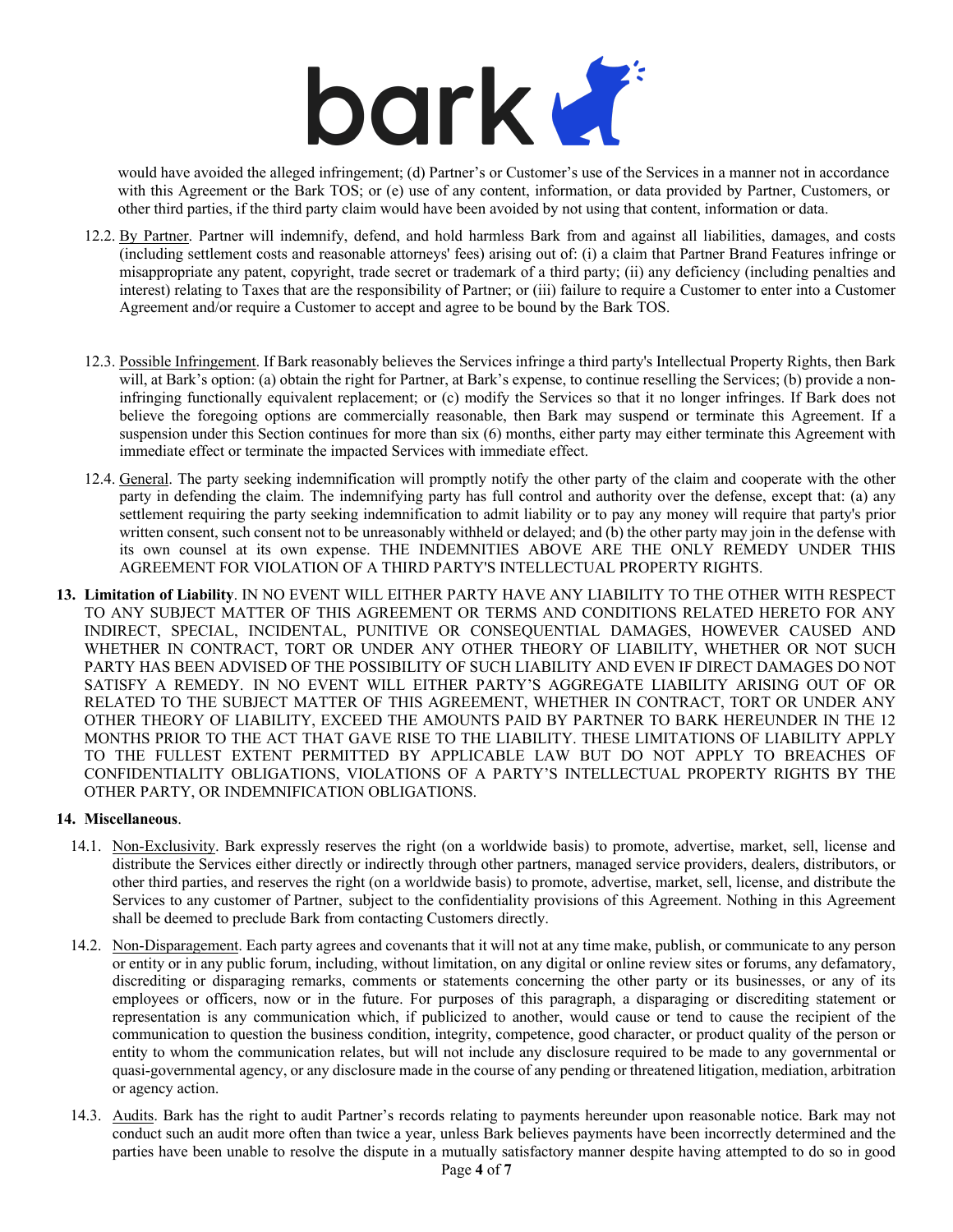

faith for a period of not less than ten (10) business days. The costs of any such audit shall be borne by Bark unless the audit reveals underpayment by Partner due to erroneous reporting by Partner of five percent (5%) or more in any calendar quarter, in which case the costs of the audit shall be paid by Partner.

- 14.4. Notices. All notices must be in writing and addressed to the attention of the other party's legal department and primary point of contact at the address first set forth above, or at such other address as provided by a party from time to time by like notice. Notice will be deemed given: (a) when verified by written receipt if sent by personal courier, overnight courier, or mail; or (b) when verified by automated receipt or electronic logs if sent by facsimile or email.
- 14.5. Beneficiaries; No Agency; Assignment. There are no third-party beneficiaries to this Agreement. The parties are independent contractors, and this Agreement does not create an agency, partnership or joint venture. Partner may not assign or transfer any part of this agreement, including without limitation an assignment by operation of law, without Bark's prior written consent. Any attempt by Partner to transfer or assign this Agreement in violation of this Section is void.
- 14.6. Force Majeure. Neither party will be liable for inadequate performance (other than non-payment) to the extent caused by a condition (for example, natural disaster, act of war or terrorism, riot, labor condition, governmental action, and Internet disturbance) that was beyond the party's reasonable control.
- 14.7. No Waiver; Severability. Failure to enforce any provision of this Agreement will not constitute a waiver. If any provision of this Agreement is found unenforceable, it and any related provisions will be interpreted to best accomplish the unenforceable provision's essential purpose.
- 14.8. Governing Law; Jurisdiction. This Agreement is governed by the laws of the State of Georgia, excluding its choice of law rules. FOR ANY DISPUTE RELATING TO THIS AGREEMENT, THE PARTIES CONSENT TO PERSONAL JURISDICTION IN FULTON COUNTY, GEORGIA AND THE EXCLUSIVE VENUE OF, THE COURTS IN FULTON COUNTY, GEORGIA.
- 14.9. Waiver of Jury Trial. EACH PARTY HEREBY WAIVES ITS RIGHTS TO A JURY TRIAL OF ANY CLAIM OR CAUSE OF ACTION BASED UPON OR ARISING OUT OF THIS AGREEMENT OR THE SUBJECT MATTER HEREOF. THE SCOPE OF THIS WAIVER IS INTENDED TO BE ALL-ENCOMPASSING OF ANY AND ALL DISPUTES THAT MAY BE FILED IN ANY COURT AND THAT RELATE TO THE SUBJECT MATTER OF THIS TRANSACTION, INCLUDING, WITHOUT LIMITATION, CONTRACT CLAIMS, TORT CLAIMS (INCLUDING NEGLIGENCE), BREACH OF DUTY CLAIMS, AND ALL OTHER COMMON LAW AND STATUTORY CLAIMS. THIS SECTION HAS BEEN FULLY DISCUSSED BY EACH OF THE PARTIES HERETO AND THESE PROVISIONS WILL NOT BE SUBJECT TO ANY EXCEPTIONS. EACH PARTY HERETO HEREBY FURTHER WARRANTS AND REPRESENTS THAT SUCH PARTY HAS REVIEWED THIS WAIVER WITH ITS LEGAL COUNSEL, AND THAT SUCH PARTY KNOWINGLY AND VOLUNTARILY WAIVES ITS JURY TRIAL RIGHTS FOLLOWING CONSULTATION WITH LEGAL COUNSEL.
- 14.10. Equitable Relief; Survival. Nothing in this Agreement will limit either party's ability to seek equitable relief. Those provisions that by their nature should survive termination of this Agreement, will survive termination of this Agreement.
- 14.11. Entire Agreement; Amendments; Counterparts. This Agreement (including all attachments) constitutes the parties' entire agreement relating to its subject and supersedes any prior or contemporaneous agreements on that subject. Any amendments to this Agreement must be agreed upon in writing and signed (manually or electronically) by both parties hereto. If there is a conflict between the documents that make up this Agreement, the documents will control in the following order: (1) this Agreement, and (2) the terms located at any URL.
- **15. Definitions**. For purposes of this Agreement, the following terms will have the meanings set forth below:

"Bark TOS" means the terms of service applicable to the Service in question located at https://www.bark.us/terms\_of\_service (or such other URL as Bark may provide from time to time), which must be accepted by each Customer in conjunction with its purchase of the Services.

"Brand Features" means the trade names, trademarks, service marks, logos, domain names, and other distinctive brand features of each party, respectively, as created or acquired by such party from time to time.

"Confidential Information" means information disclosed by a party to the other party under this Agreement that is marked as confidential or would normally be considered confidential or proprietary in the disclosing party's industry. Without limiting the foregoing, Customer Data, the Service Fees, and any information obtained through the Services are Confidential Information of Bark. Notwithstanding the foregoing, Confidential Information does not include information that: (a) the recipient of the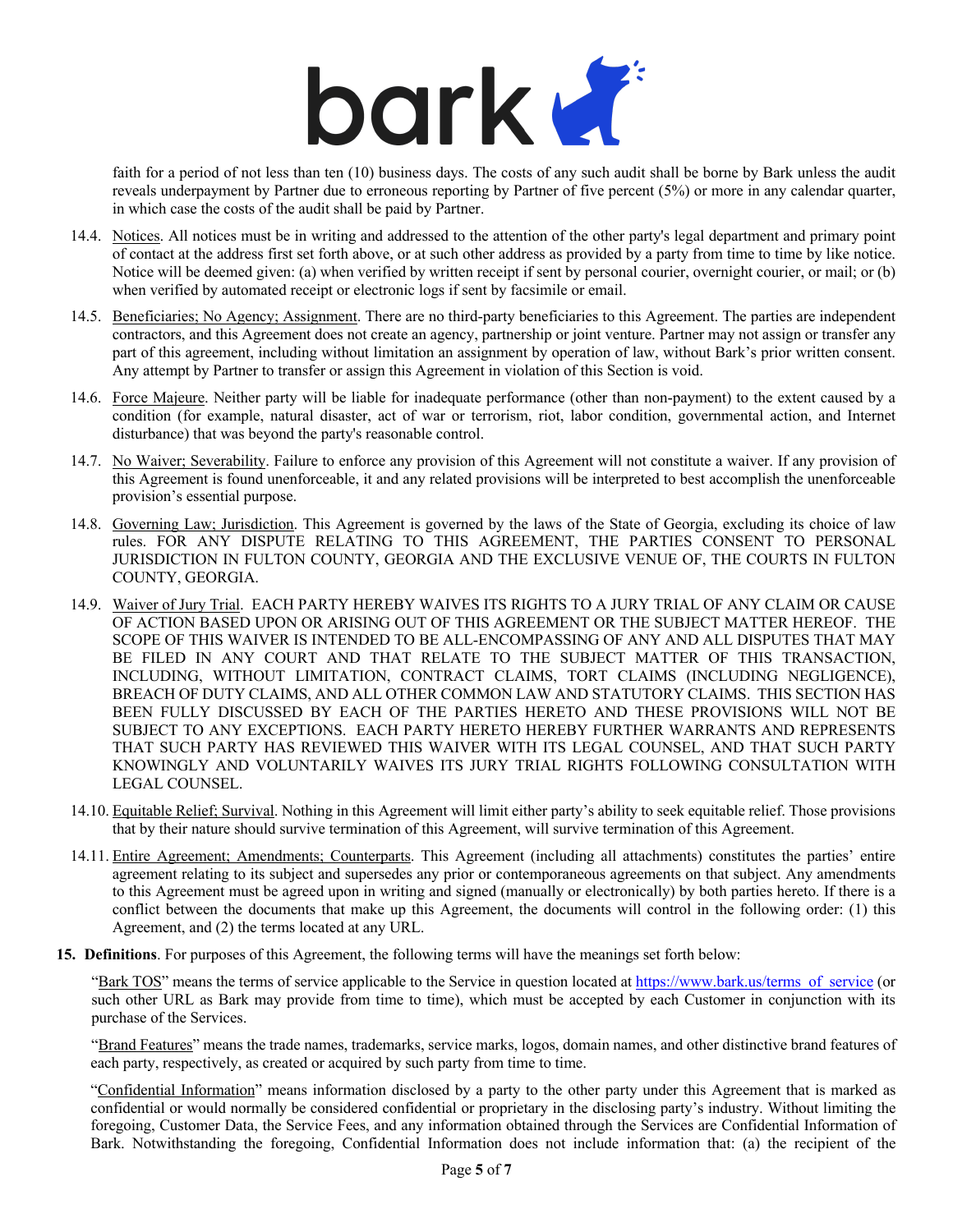

Confidential Information already knew; (b) becomes public through no fault of the recipient; (c) was independently developed by the recipient without use of or reference to Confidential Information of the disclosing party; or (d) was rightfully given to the recipient by another party without restriction.

"Customer Agreement" means a written agreement (which may be in electronic format), between Partner and Customer pursuant to which Partner sells the Services to Customer.

"Customers" means those persons or entities to whom Partner resells the Services pursuant to this Agreement.

"Customer Data" means all data and information provided by Customer via the sign up process for or use of the Services, as well as data, including email, text messages, or interactions with social media sites, provided to Bark or otherwise accessed by Bark in conjunction with its provision of the Services.

"Export Laws" means all applicable export and re-export control laws and regulations, and specifically includes the Export Administration Regulations maintained by the U.S. Department of Commerce, the trade and economic sanctions maintained by the Treasury Department's Office of Foreign Assets Control, and the International Traffic in Arms Regulations maintained by the Department of State.

"Intellectual Property Rights" means current and future worldwide rights under patent law, copyright law, trade secret law, trademark law, moral rights law, and other similar rights.

"Service Fees" means the fees to be paid by Partner to Bark as set forth in **Schedule 1** hereto.

"Services" means the screen time management (currently branded "Bark Jr") and/or child email/text/online activity monitoring (currently branded "Bark") services provided by Bark and used by Customers under this Agreement. The Services are more particularly described at www.bark.us.

"Taxes" means any and all taxes, charges, fees, levies, imposts, duties, tariffs or other assessments imposed by or payable to any federal, state, local or foreign tax or governmental authority, including, without limitation, sales, use, goods, services, value-added, transfer, customs, personal property, stamp duty, excise, withholding and other obligations of the same or similar nature.